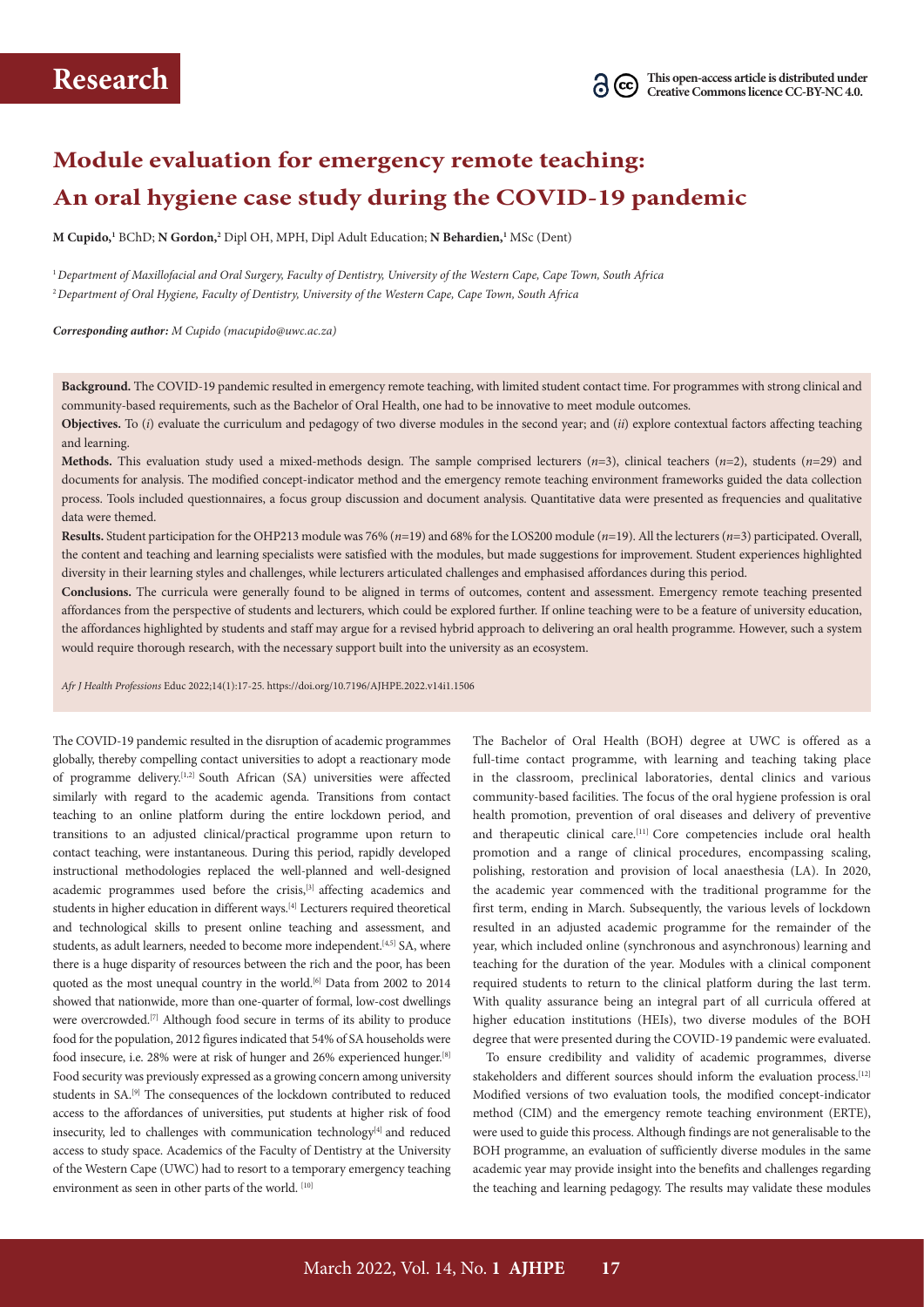in their current form, highlight areas for change and explore affordances presented by emergency remote teaching. The aim of this research was therefore to evaluate two modules presented in the second year of the BOH programme within the context of the COVID-19 pandemic. The objectives were: (*i*) to evaluate the module content; and (*ii*) to explore the learning and teaching experiences of involved stakeholders.

## **Methods**

This research was an evaluation study using a mixed-methods design. Two methodological frameworks were used to guide data collection.<sup>[10,13]</sup> The overarching tool was the CIM framework,<sup>[13]</sup> with the ERTE educational framework<sup>[10]</sup> nested within. The core evaluation concepts emanated from the aim of this project, with aligned indicators from the objectives. Relevant key indicators, criteria, methods, tools and data sources were identified (Table 1). The selection of the two modules was based on the diversity presented by a clinical (LOS200) and public health (OHP213) focus. During the pandemic, the home environment was a proxy for the community, while the clinical platform was used to perform LA. Although both modules were year modules, formal teaching for OHP213 was completed at the end of semester 1, with a final assessment concluded at the end of the academic year.

### **Data collection and analysis**

Participants comprised oral hygiene students in their second year of study (OHP213: *n*=29; LOS200: *n*=32), clinical chairside teachers (*n*=2) and lecturers (*n*=3) of the two modules. Data were generated from: (*i*) student evaluation of modules; (*ii*) documents, including assessments such as tests and assignments, learning activities and clinical procedures; (*iii*) reports of an internal teaching and learning specialist (Faculty of Dentistry) and external subject specialists

(academics from two dental schools in SA); and (*iv*) lecturer/clinical teacher feedback. A modified version of the faculty module evaluation questionnaire, guided by the literature on the effects of the COVID-19 pandemic, was used for students. This questionnaire, using Google Forms, was self-administered and anonymous and included open-ended and closed-ended questions. The questionnaire comprised 4 sections, which included demographic information and student perceptions and opinions of teaching, learning and assessments within the context of the COVID-19 pandemic. Students could respond to a range of statements on a 5-point scale, ranging from strongly agree, agree, neutral, disagree to strongly disagree, to elicit their perception of teaching and learning (Table 2). In addition, they could identify their access to resources and factors impacting on their learning from a predefined list (Figs 1 - 3). Open-ended questions included their challenges, suggestions and reflections. Records of teaching, learning and assessment, as well as faculty protocols, were used as data on student performance. The teaching and learning specialist was requested to review these and provide a report on the alignment of modules in terms of outcomes, content, assessment and teaching practice, while the content specialists reported on theoretical and practical content and teaching application relevant to each module. A modified version of the ERTE framework<sup>[10]</sup> was used to generate data on lecturers' perceptions and experiences of their modules. Two iterations were done. The three lecturers individually recorded a self-reflection on 'affordances and challenges' presented and experienced during this period, which was then shared. These recordings informed the topics for the focus group discussion and a second iteration facilitated by a colleague acquainted with teaching and learning pedagogy, and allowed for deeper exploration of the themes. Quantitative data were described and presented as frequency tables.

| Table 1. Data collection guide: Modified concept-indicator method |                                                                                    |                                      |                                          |  |  |
|-------------------------------------------------------------------|------------------------------------------------------------------------------------|--------------------------------------|------------------------------------------|--|--|
| <b>Key indicators</b>                                             | Criteria                                                                           | <b>Methods and tools</b>             | Data source                              |  |  |
| Core concept 1: Curriculum and pedagogy                           |                                                                                    |                                      |                                          |  |  |
| Course design                                                     | Alignment: outcomes, teaching and                                                  | Document analysis                    | Module descriptors                       |  |  |
|                                                                   | learning, assessment                                                               | Lecturer reflections and focus group | Teaching and learning and content        |  |  |
|                                                                   | Content: discipline appropriate, relevance                                         | discussion                           | specialist reports                       |  |  |
|                                                                   | of theory and practicum                                                            | Clinical teacher feedback            | Transcripts of lecturer reflections      |  |  |
|                                                                   |                                                                                    | Questionnaires                       | Student and clinical teacher evaluations |  |  |
| Learning and teaching                                             | Presentation of modules                                                            | Document analysis                    | Module guide                             |  |  |
| interaction                                                       | Teaching and learning methods                                                      | Questionnaire                        | Student evaluations                      |  |  |
|                                                                   |                                                                                    | Lecturer reviews and reflections     | Transcripts of lecturer reflections      |  |  |
| Learning material and                                             | Relevance, availability of learning materials                                      | Questionnaire                        | Student evaluations                      |  |  |
| resources                                                         | and usefulness in achieving module                                                 | Learning material and resources      | Discipline-specific expert input         |  |  |
|                                                                   | outcomes                                                                           |                                      |                                          |  |  |
| Competence in                                                     | Competence in provision of local anaesthesia                                       | Ouestionnaire                        | Student assessments and evaluations      |  |  |
| practical aspects                                                 | Competence in application of health-                                               | Lecturer review                      | Clinical assessment forms                |  |  |
| of modules                                                        | promotion theory                                                                   | Interviews with clinical staff       |                                          |  |  |
| Assessment                                                        | Assessments at appropriate level, validity,                                        | Questionnaire                        | Student assessments and evaluations      |  |  |
|                                                                   | reliability and transparency                                                       | Document analysis                    | Assessment records, faculty moderation   |  |  |
|                                                                   | Monitoring of student progress                                                     |                                      | policy document                          |  |  |
|                                                                   | Core concept 2: Contextual factors affecting learning and teaching during COVID-19 |                                      |                                          |  |  |
| Lecturer response to                                              | Lecturer experience of online learning                                             | Lecturer reflection and focus group  | Transcripts of lecturer reflection and   |  |  |
| teaching and learning                                             | and teaching                                                                       | discussion                           | focus group discussion                   |  |  |
|                                                                   | Environmental contextual factors                                                   |                                      |                                          |  |  |
| Student response to                                               | Student adaptation to the online system                                            | Questionnaire                        | Student evaluation                       |  |  |
| teaching and learning                                             | of learning and teaching                                                           |                                      |                                          |  |  |
|                                                                   | Environmental contextual factors                                                   |                                      |                                          |  |  |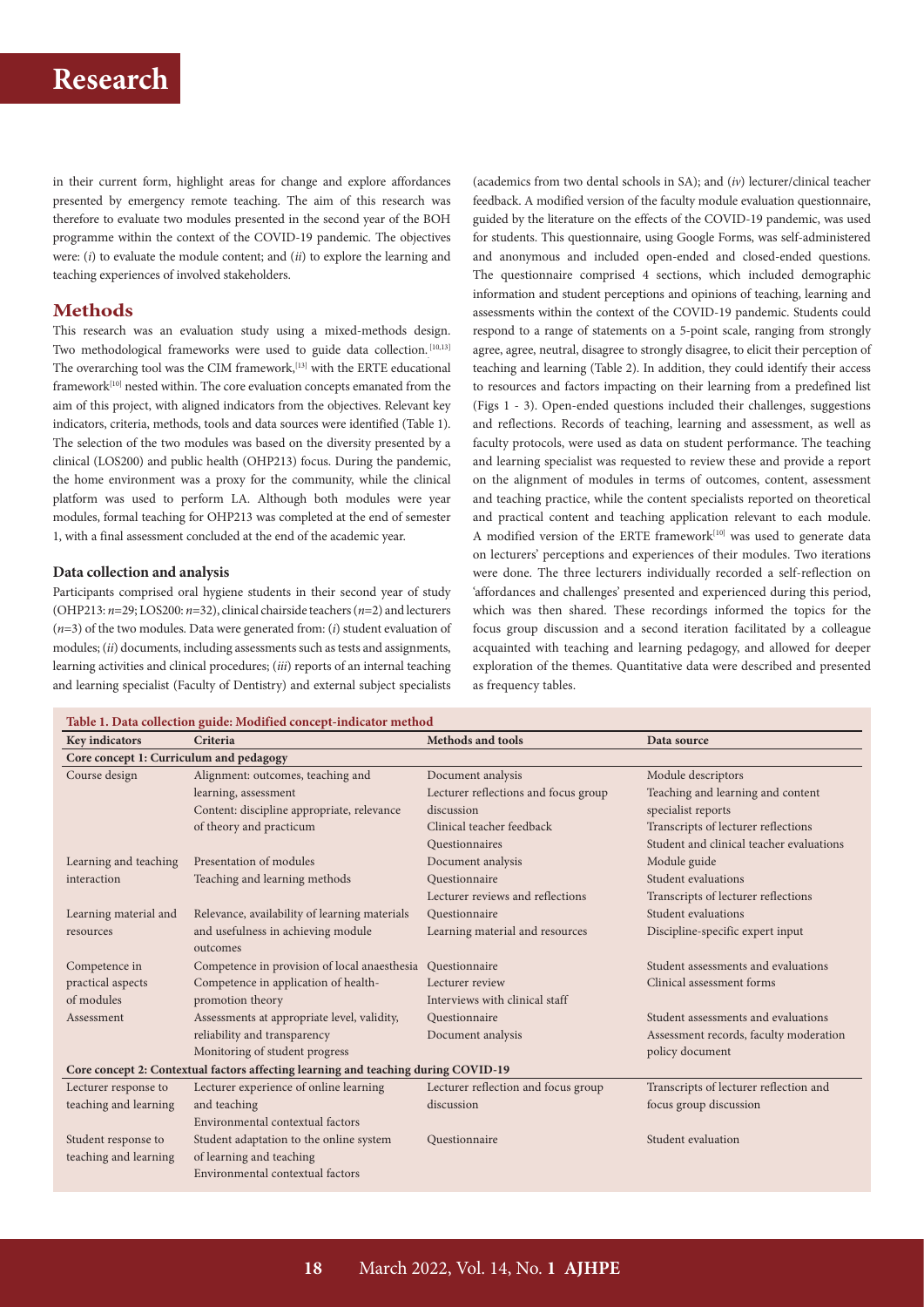|                                                           | Statements to which students responded                                                      | OHP213, % |         | LOS200, %       |       |         |                 |
|-----------------------------------------------------------|---------------------------------------------------------------------------------------------|-----------|---------|-----------------|-------|---------|-----------------|
| Key indicators                                            |                                                                                             | Agree     | Neutral | <b>Disagree</b> | Agree | Neutral | <b>Disagree</b> |
| Presentation of modules met<br>the outcomes               | I understood the learning outcomes of<br>the module                                         | 63.2      | 31.6    | 5.2             | 79    |         | 21              |
|                                                           | I achieved the learning outcomes of the<br>module                                           | 68.4      | 31.6    |                 | 73.7  | 5.3     | 21              |
| Teaching and learning<br>methods supported learning,      | I received adequate assistance in this<br>module when I needed it                           | 55.6      | 38.9    | 5.6             | 73.7  | 5.3     | 21              |
| facilitated an interactive<br>approach and were effective | Lecturers were approachable and<br>supported my learning in this module                     | 83.3      | 11.1    | 5.6             | 94.7  | 5.3     |                 |
| in preparing students for<br>theory and practical         | I found that learning in this module was<br>interactive between lecturer and student        | 77.8      | 22.7    |                 | 73.7  | 26.3    |                 |
|                                                           | I generally prepare for lessons as required<br>for this module                              | 61.1      | 22.2    | 16.7            | 73.7  | 26.3    |                 |
| Assessments were appropriate<br>and transparent, assisted | Assessments were fair in terms of<br>module outcomes                                        | 72.3      | 16.7    | 11              | 68.5  | 10.5    | 20              |
| with learning and reflected<br>outcomes                   | Online practice tests and tasks helped me to 68.8<br>prepare for assessments in this module |           | 31.2    |                 | 57.9  | 5.3     | 36.8            |
|                                                           | Feedback from the assessments supported<br>my learning                                      | 72.2      | 22.2    | 5.6             | 63.2  | 21.2    | 15.6            |

### **Ethical approval**

Ethical approval was obtained from the Biomedical Research Ethics Committee of UWC (ref. no. BM16/5/9).

## **Results**

The results of the evaluation from the four data sources of core concepts 1 and 2 are presented.

### **Student response to key indicators of the CIM framework**

Nineteen students completed the evaluation for both modules (76% for OHP213 and 68% for LOS200).

#### **Core concept 1: Curriculum pedagogy**

Students' views on course design, learning and teaching interaction, learning material and resources, competence in practical aspects of modules and assessments are presented below.

The results indicate that fewer students understood the learning outcomes of OHP213 than of LOS200. Furthermore, this difference was mirrored in the preparation of lessons for these modules (Table 2). Views of course design were further expressed as follows:

'Lecturers can reduce content and stick to what's really important to  $km\alpha w$ 

'Overall, it was a well-planned module and the lecturer was always there to assist.'

Students' experiences of learning and teaching are reported in Table 2. The following quotations illustrate varying views:

'Weekly assessments and quizzes helped me a lot with my studies and helped me retain information.'

'Group assignments are not the best way in which group work can be tested.'

The view of lecturers being approachable and learning being interactive was consistent between the two modules. There was a strong view that assessments were fair in terms of the outcomes and that feedback supported learning.

Students identified the practical application (school visits during term 1 and administration of LA done in term 4) as supporting their understanding of the modules the most. For LOS200, the preclinical block (100%), administration of LA (94.7%), being paired with a dental student (94.7%), lecturer-student feedback (78.9%) and clinical teachers being approachable and providing the necessary support (89.5%) were deemed most effective for learning. Guided reflections were elicited as 'critical incidents' as used by Tsang.<sup>[14]</sup>

The quotations from their reflections highlighted the main themes, supporting their learning as the behaviour of the clinical teacher, student experiences with patients and consolidating theory with clinical experience: Reflection of student experience of their learning was highlighted:

'Despite the pandemic and loss of clinical time, students were able to learn very quickly as the lecturers were hands on and very approachable if something needed more clarification.'

**'**One of my class mates had a needle prick injury [experience]. I was a little nervous [feeling] cause it can happen so quick … learn to always use your mirror [learning] to retract … always prepare my patient to cooperate [do differently].'

In the OHP213 module, most students reported that the school visits supported understanding of the module and encouraged an interest in community health (89.9%). A student reflection, after the first school visit with grade 1 learners, illustrates the value of community-based learning experiences:

'We had a discussion … "What could happen if we do not brush our teeth?" They all replied, "You will have rotten teeth!" … pointed to a girl who had visible dental caries. She went silent and one could see her discomfort [experience]. I felt shocked about how cruel such young children can be to one another, sad and embarrassed that we as healthcare professionals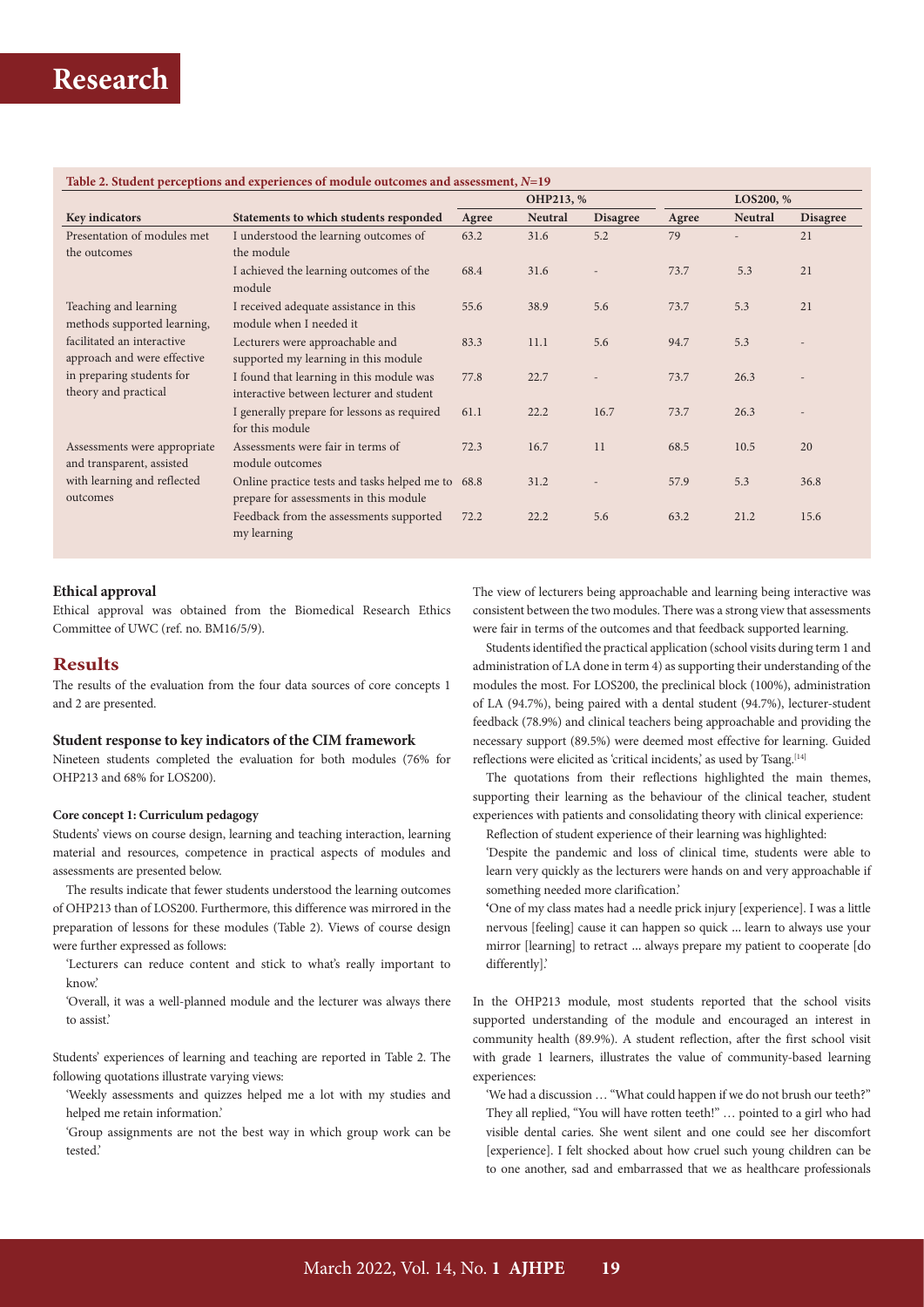

*Fig. 1. Resources supportive of learning. (iKamva = University of the Western Cape e-learning platform.)*



*Fig. 2. Factors identified by students as positive to their learning and development.*

placed that little girl in that position [feeling]. In a similar situation, I would ask children to write down in their own words what they think can

happen instead of letting them shout it out [do differently], which may result in some learners feeling invalidated [learning].'

There was a marked difference between the two groups in the resources they found supportive of their learning (Fig. 1). In LOS200, activities best supporting understanding were: online practical demonstrations (84.2%), synchronous online lectures (78.9%), role-play (47.4%) and group work (47.4%). In contrast, in OHP213, the activities were: developing a portfolio (61.1%), voice-over PowerPoint (Microsoft Corp., USA) lectures in which the lecturer was visible (55.6%), reflecting on learning (55.5%) and researching professional websites (47.4%). Lecture notes were reportedly the most useful resource for both groups.

Responses of agree and strongly agree were combined and are reported as agreed. Responses of disagree and strongly disagree were combined and reported as disagreed. In one of the statements, most of the time was an option instead of neutral.

## **Core concept 2: Student contextual factors affecting teaching and learning**

Contextual factors that impacted positively and negatively on student learning are presented below.

The views of student experiences of their learning environment and the impact on their learning are shown in Figs 2 and 3.

There were marked differences in the factors impacting positively on learning in the two modules (Fig. 2). These were less so in recorded online lectures and time management. There were marked differences in factors impacting negatively on student learning, except poor connectivity, which was common to both. Although food was not indicated as impacting negatively, inadequate money for basic necessities was a concern for approximately a third of students. The loss of family income was expressed as a concern for more than a third of students (Fig. 3).

In the open-ended questions, students were asked to identify the most significant change in their lives during lockdown. These were themed as: (*i*) personal such as time management, being more productive and organised, compromising on how the day was organised, being more disciplined, self-motivated and adapting to new ways; (*ii*) the home such as changes such as juggling household duties, not having to travel and being indoors most of the time; and (*iii*) learning such as adapting to a new norm of studying online, not going to university, not being able to interact with lecturers and peers, being dependent on technology, online assessments and insufficient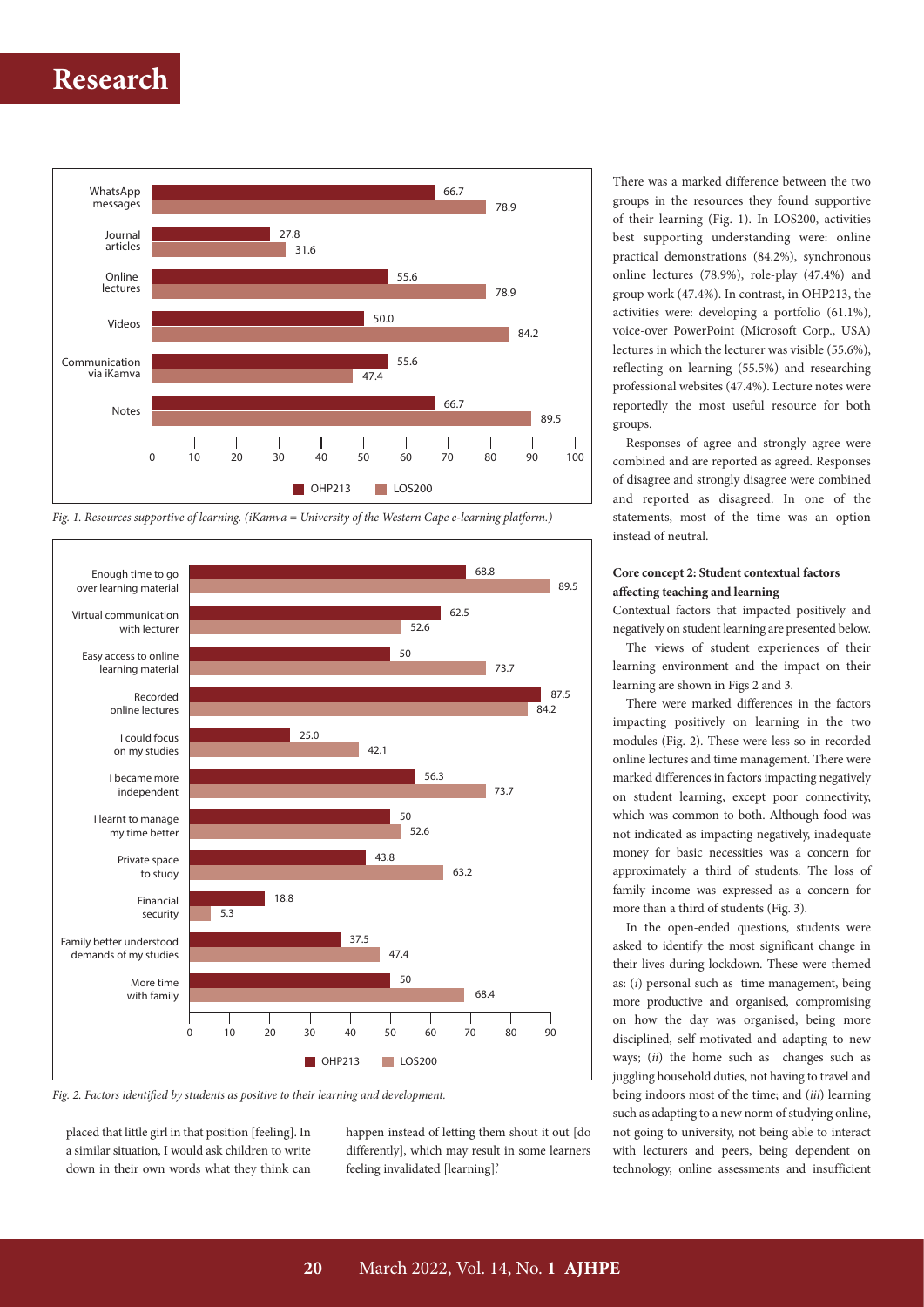

*Fig. 3. Factors identified by students as negative to their learning and development.* 

practical experience:

'This really increased my stress levels because while I was still regularly studying to get good grades, they [parents] felt that me being home, meant that I had more time to focus on housework.'

## **Document analysis aligned to the CIM framework**

#### **Core concept 1: Curriculum pedagogy**

In the OHP213 module, 25 of the 29 registered students (86.2%) completed and passed the module. In the LOS200 module, 28 of the 32 registered students (87.5%) completed and passed the module. Students in both modules discontinued participation at different periods of the lockdown and did not respond to faculty

follow-up processes. This amounts to an attrition rate of 13.8% for OHP213 and 12.5%  $for LOS200$ 

Lecturers' views were that assessments were aligned to the faculty assessment and moderation protocol. The range of assessments (e.g. tests, case studies) accommodated the differing needs of students.

#### **Expert response to key indicators of the CIM framework**

## **Core concept 1: Curriculum pedagogy**

The teaching and learning specialist suggested presenting module outcomes as 'applied integrated competencies' rather than 'knowledge, skills and values'. This would allow a more detailed description of learning to be attained and guide

the associated teaching, learning and assessment practices. It was advised that when deciding on the type of assessment and the breakdown thereof, in view of adjustments due to lockdownassociated challenges, lecturers should be guided by the question, 'Do the assessment outcomes produce competence at a level expected of the students?' Furthermore, assessments should be flexible enough to encompass the differing needs of students.

The content specialist for LOS200 reported that the module was appropriately covered and relevant. It was suggested that content taught at a preclinical and clinical level be introduced through didactic lectures to scaffold clinical application, that selected topics be presented in greater detail, and where such topics are taught in other modules, these be consolidated in LOS200. The evidence of varied teaching methods, such as online lectures embedding theoretical knowledge and application in the clinical setting, and a good balance of learning activities aligned with the learning outcomes, was highlighted. A review on the weighting of the clinical component of the module was suggested; however, the reduction of this weighting during the pandemic was deemed acceptable.

The content specialist for the OHP213 module indicated that the attributes expected at secondyear level were evident and clearly achieved from the outline of the learning units; relevant theories of oral health promotion were covered and appropriate; and the module content, supported by relevant theory, empowered learners to work in inter-disciplinary health promotion. It was further suggested that lecture presentations (PowerPoint (Microsoft Corp., USA)) were well organised and informative but that there should be a more visual presentation to accommodate diverse learners with differing learning styles.

### **Lecturer response to key indicators of the CIM framework**

#### **Core concept 1: Curriculum pedagogy**

The views of lecturers were that assessments were aligned to the faculty assessment and moderation protocol. The range of assessments such as online tests, case studies, independent learning tasks and clinical procedures accommodated the differing needs of students. Lecturers expressed concern regarding the reliability and validity of online assessment outcomes, considering that these were conducted in an environment in which there was limited control over the process.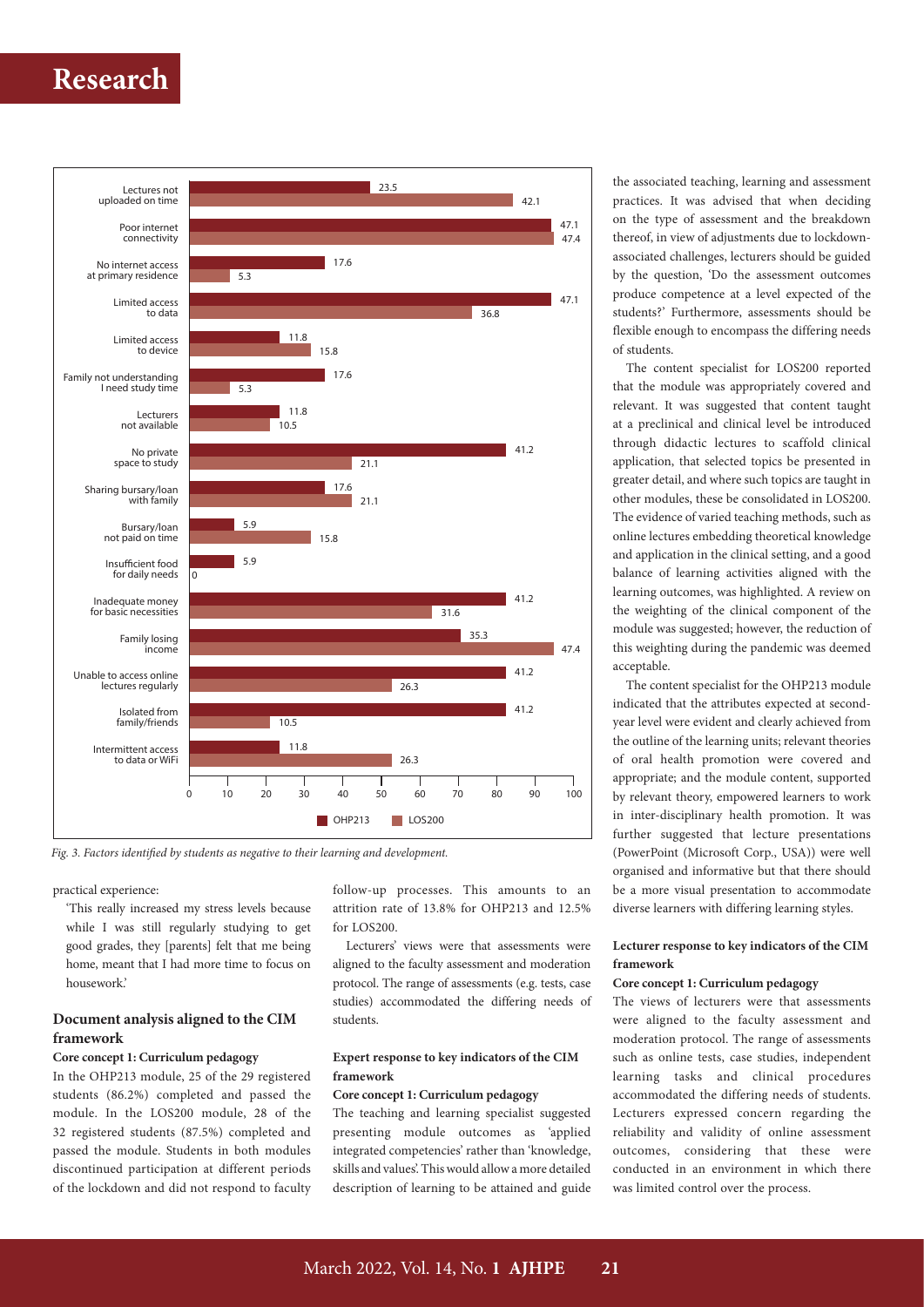Lecturers indicated that the broad outcomes of modules were met within the current context and that there was alignment between outcomes, teaching and assessment despite the challenges of changing from contact teaching to a hybrid format. In both modules, theoretical and practical components could not be scaffolded as in the 'traditional' offering owing to effects of the lockdown. Practical aspects were in part presented online for both modules, but for OHP213, the home environment was used as an authentic learning activity for the practical component of the module.

In the OHP213 module, an opportunity was created to streamline content to outcomes, but adjustments to module design in terms of learning opportunities and assessment practices may have compromised the learning for some students. The school project (OHP213) was viewed as a 'real-world perspective' for students, enabling context-specific application of theory to practice, encouraging an appreciation of social determinants of oral health and understanding the difference between empathy and sympathy, as also evident in a student reflection (as reported above).

Clinical chairside teachers (LOS200) considered the online platform to teach application and clinical relevance challenging. They reported that, on return to the clinical platform, the preclinical block course was of great value in preparing students for administering LA. Although the standard method of teaching at the chairside continued on the return of students to

the clinical platform, clinical teachers had to be cognisant of the challenges students experienced regarding the use of personal protective equipment (PPE) in performing injection techniques.

#### **Core concept 2: Contextual factors affecting teaching and learning**

Lecturers reflected on their experiences of programme delivery during the lockdown period. Using the ERTE framework,<sup>[10]</sup> they specifically reflected on the challenges encountered and affordances gained. The latter appeared to be standard, i.e. collegial support and the learning and use of new technology. The main themes generated during the first iteration of reflection included the emotions experienced by lecturers, lecturers' concern for students, rapid change in the academic environment, transition to technology, academic programme concerns, information technology (IT) issues, assessment concerns and communication challenges. The second iteration included additional themes and a deeper understanding of themes raised in the first iteration (Table 3).

### **Discussion**

Through systematic curricula evaluation, developers can optimise the curricula to ensure that their goals are met.<sup>[15]</sup> The CIM framework, a comprehensive tool encompassing the perspectives and expertise of all stakeholders, provided

| <b>Themes</b>                                                                                                    | <b>Illustrative quotations</b>                                                                                                                        |
|------------------------------------------------------------------------------------------------------------------|-------------------------------------------------------------------------------------------------------------------------------------------------------|
| <b>Emotions experienced by lecturers</b>                                                                         | 'What overwhelmed me the most, was having to do everything online instantaneously'.                                                                   |
| Anxiety, frustration, concern, fear and being overwhelmed                                                        | 'I think I was anxious about doing online lectures because of my lack of command of                                                                   |
| There were many reasons for these emotions, including                                                            | technology.                                                                                                                                           |
| the unknown, uncertainty, lack of command of technology,                                                         | 'I was really scared to go online and knowing that there's so many students sitting                                                                   |
| retaining the rigour of the academic programme and, in a                                                         | somewhere.'                                                                                                                                           |
| sense, lack of control of the academic environment                                                               | 'The other challenges that I encountered with this whole online setup was the, the                                                                    |
|                                                                                                                  | assessments. I found it very frustrating, knowing that, you know, or asking myself: Am I<br>really testing the student well enough on this platform?' |
|                                                                                                                  | '[W]hat frustrated me as well, is the fact that our university has a platform that we can                                                             |
|                                                                                                                  | utilise but it was not very user-friendly?                                                                                                            |
| <b>Concern for students</b>                                                                                      | ' learn to download video clips, etc. in the format that you could include it into your                                                               |
| Lecturers expressed a great amount of concern for student                                                        | PowerPoints, without it using data for students.'                                                                                                     |
| wellbeing, both professionally and personally                                                                    | 'And also with the challenges that they faced with not having stable connectivity.'                                                                   |
| Much of the planning and reflection on teaching activities                                                       | 'But I don't think that parents always understood how hard they have to work.'                                                                        |
| considered the needs and challenges of the students                                                              | 'And then ultimately finding the suitable platform for students that's convenient for them<br>and easy.                                               |
| <b>Communication challenges</b>                                                                                  | '[I]t was difficult for me to speak to an inanimate screen because there was no one there.                                                            |
| The rapid transition from a contact university to an<br>online institution highlighted the unpreparedness of the | You couldn't sense whether there were any questions or uncertainties from a student's<br>perspective.'                                                |
| educational ecosystem                                                                                            | 'So not being able to see them or see their expressions, whether they were confused or                                                                |
|                                                                                                                  | whether they were engaged with the lecture; that was a challenge for me. So I didn't really<br>know whether the message was going across.'            |
| <b>IT-related issues</b>                                                                                         | 'The technology aspect, which also I found challenging, was having to learn to download                                                               |
| Challenges varied from learning new software applications                                                        | video clips, etc. in the format that you could include it into your PowerPoints without it                                                            |
| to modifying course content for an online platform,                                                              | using data for students.'                                                                                                                             |
| learning new online platforms and managing the                                                                   | '[H]aving to acquire the skills to facilitate discussions or lectures on the various online                                                           |
| university online learning and teaching site                                                                     | platforms.'                                                                                                                                           |
| Managing standard student-related administration, such                                                           |                                                                                                                                                       |
| as the attendance register, which was cumbersome because                                                         |                                                                                                                                                       |
| students entered and left the meeting constantly                                                                 |                                                                                                                                                       |
|                                                                                                                  |                                                                                                                                                       |

### **Table 3. Lecturers' perspective of learning and teaching during the COVID-19 pandemic**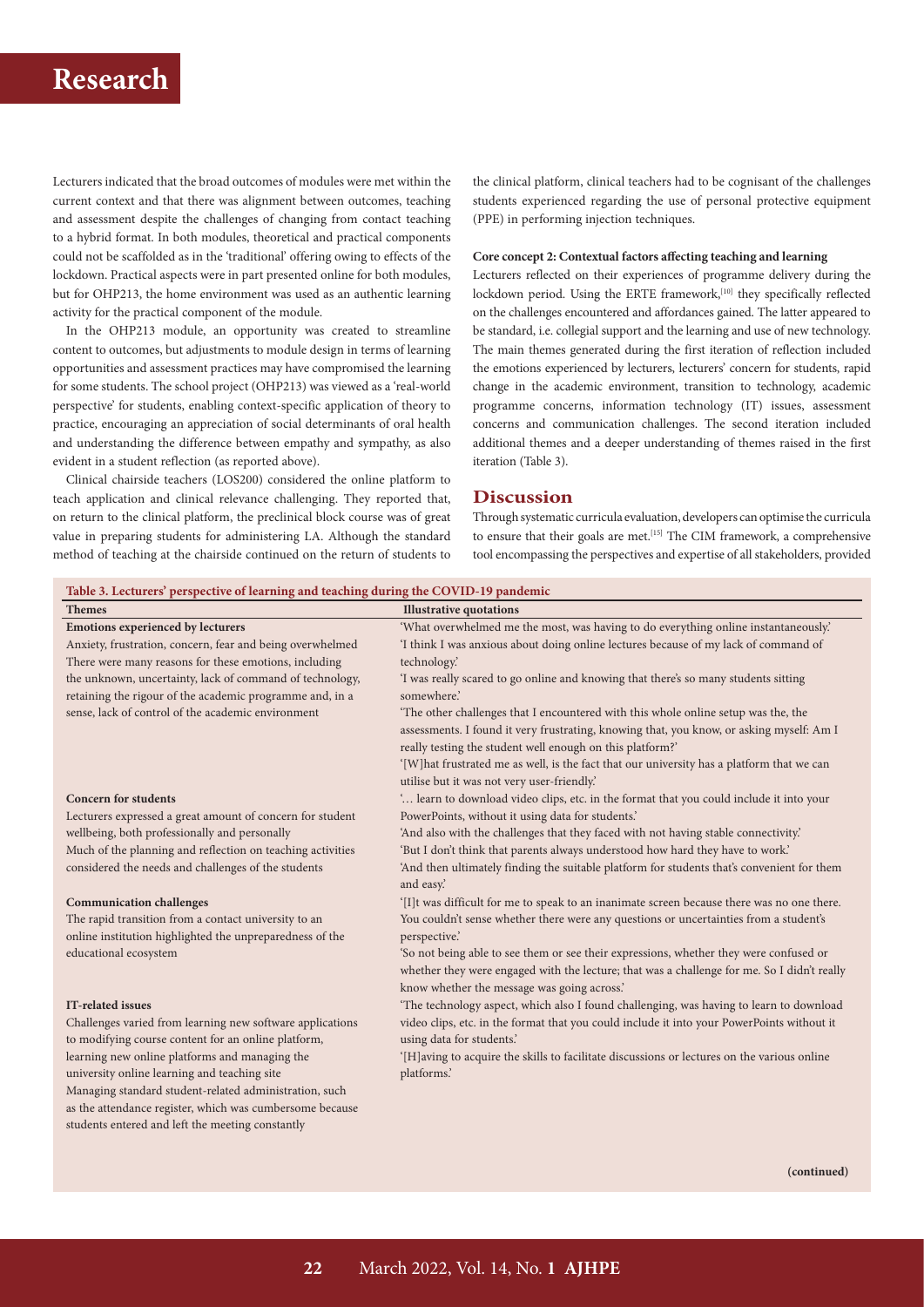## **Table 3. (contined) Lecturers' perspective of learning and teaching during the COVID-19 pandemic**

| rable of (common) necessary perspective of fearlings and teaching author are $\infty$ ( in To pandemic<br><b>Themes</b> | <b>Illustrative quotations</b>                                                                 |
|-------------------------------------------------------------------------------------------------------------------------|------------------------------------------------------------------------------------------------|
| Academic programme concerns                                                                                             | 'Transforming the traditional programme to an online one.'                                     |
| Lecturers expressed concern in transforming the traditional                                                             | 'So I didn't really know whether the message was going across.'                                |
| face-to-face academic programme to an online programme,                                                                 | '[F]inding ways of assessing that was [sic] authentic but that was [sic] also practical for    |
| while retaining its academic rigour                                                                                     | the students to do, then converting some of my practical aspects of the module into            |
|                                                                                                                         | something that would meet the same outcomes. So it's basically to do with the level of         |
|                                                                                                                         | teaching, the type of assessment that was done.'                                               |
|                                                                                                                         | 'Having to prepare lectures differently to make it [sic] more accessible to students.'         |
| <b>Increased workload</b>                                                                                               | ' and having to rewrite tests and having to redo online assessments. That to me was            |
| The sudden change in programme delivery from face-to-face to                                                            | very challenging and time consuming, knowing that I'm going to have to mark and then           |
| online resulted in an increased workload for academic staff                                                             | I'll have to set up another test. Where normally you would have just set up maybe one          |
|                                                                                                                         | test and a sick test, you find yourself doing four or five because of the challenges that they |
|                                                                                                                         | [students] also have wherever they are.'                                                       |
|                                                                                                                         | 'But then, it was such a problem because then I had to download the recordings from            |
|                                                                                                                         | ZOOM, then put it on WhatsApp and put it on the iKamva* site. Or sometimes, I found            |
|                                                                                                                         | that I couldn't hear the recordings, so I had to sit and do the lecture over. I actually had   |
|                                                                                                                         | to do the lecture over at night so that I could put it on WhatsApp. So there was such a lot    |
|                                                                                                                         | of administrative work that you almost don't realise that all the things you had to do to      |
|                                                                                                                         | prepare to make sure the lecture was on. And then the recorded lecture - and sometimes         |
|                                                                                                                         | they couldn't hear it.'                                                                        |
| Learning culture                                                                                                        | 'You don't know if they get used to this idea of, "I get a recorded lecture". What kind of     |
| Lockdown may be encouraging an environment that is more                                                                 | culture are [we] going to inculcate in our students in terms of learning? So for me, there     |
| relaxed, with no measure of urgency                                                                                     | was a lot of concern around the students in terms of how they are coping being at home         |
| In such an environment there are few guidelines or time                                                                 | but also how they will learn in the future because you want them to learn in a way that        |
| constraints enforced by an authority figure, which may lend to                                                          | they enjoy studying.                                                                           |
| a more relaxed academic work ethic                                                                                      |                                                                                                |
| Type of professionals                                                                                                   | ' but also how they will learn in the future because you want them to learn in a way           |
| There was concern that the nature of online learning                                                                    | that's that they enjoy studying, but we can actually take them on a road of listening to a     |
| (flexibility) and reduced input of academic professionals within                                                        | lecture and learning something they don't really understand. So I think it's a concern for     |
| the discipline may lead to behaviour that is not in line with                                                           | them, concern for the kind of professionals we're going to produce and also I think there      |
| professional etiquette                                                                                                  | were times you just got a sense that they were really tired.'                                  |
| <b>Assessment concerns</b>                                                                                              | ' and creating assessments where you know that the results would be valid, a true              |
| Lecturers were concerned that the rapidly developed                                                                     | indication of the students' knowledge on the content which was tested.'                        |
| assessments did not offer adequate rigour in assessing module                                                           | 'The other challenges that I encountered with this whole online setup was the, the             |
| outcomes                                                                                                                | assessments. I found it very frustrating,  asking myself: Am I really testing the student      |
| The trustworthiness of online assessments was of concern                                                                | well enough on this platform  Are we really looking at outcomes and then assessing             |
|                                                                                                                         | them properly?'                                                                                |
| $IT = information technology.$<br>*<br>iKamva is the University of the Western Cape e-learning platform.                |                                                                                                |

the necessary rigour for this evaluation. The ERTE framework, although used by primary school teachers,<sup>[10]</sup> has been found to be of value by the lecturers at the tertiary academic institution where this study was conducted.

Triangulation of data indicates views being corroborated by different sources. The use of multiple stakeholders and data sources in module evaluations has been shown to provide a useful overview of both modules, highlighting aspects that may need further investigation. Although teaching diverse modules, lecturers appeared to have similar concerns regarding the coping mechanisms of students with respect to personal and academic challenges imposed by the pandemic. Lecturers being approachable and supportive of student learning, and the interactive nature of the module presentation, as highlighted by students, may be an indication that lecturers acted on these concerns. All students who participated for the entire academic year passed the modules, which is an indication of students' resilience to cope in adverse conditions. A concern, however, is the attrition of 4 students in a relatively small class.

The suggestion by the OHP213 content specialist to increase visual material in lectures is supported by the literature.<sup>[16]</sup> This may make this resource more useful to students, particularly as they found recorded lectures supportive to learning. The LOS200 content specialist's suggestions highlight that professional programmes have different approaches to presenting the oral hygiene clinical scope of practice, e.g. regarding administration of LA, with regard to content and clinical teaching thereof. Although second-year modules are not subject to external review, the results of this study may make an argument for collegial discussions to inform oral hygiene curricula design across programmes in SA, as done in the USA.<sup>[17]</sup> Presenting outcomes as integrated competencies, as suggested by the teaching and learning specialist, may make learning outcomes more explicit to students.

Evidence of the inherent differences between the two modules was highlighted in the student evaluation. In OHP213, one aspect of competence in health promotion is developed through community-based activities.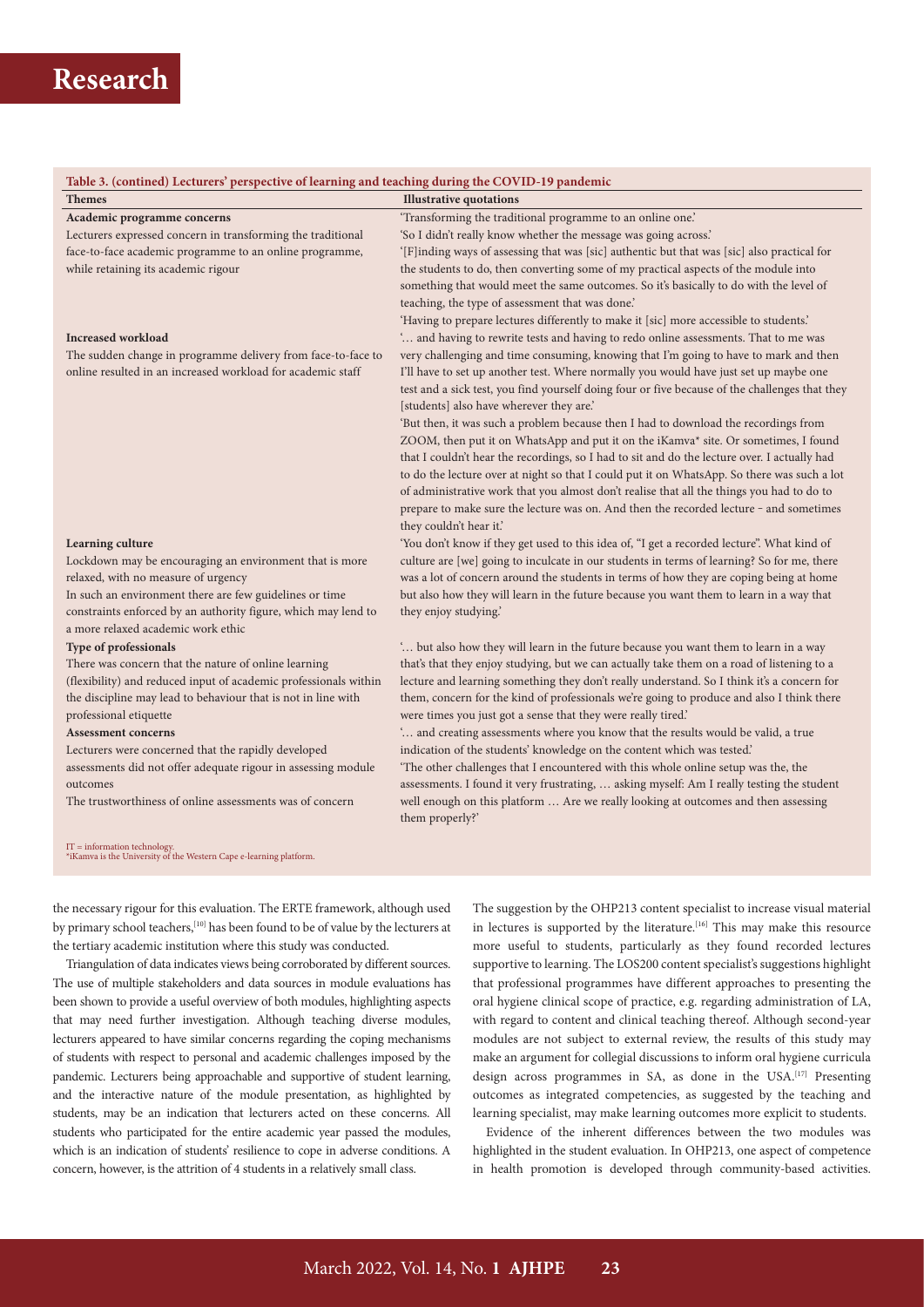During the pandemic, the home environment was used as a proxy for the community, resulting in additional and more independent learning activities and assessments. In contrast, the nature of the LOS200 module was such that online demonstrations and video clips could be used to scaffold learning until return to the clinical platform to achieve clinical competence. The different teaching and learning methodologies, coupled with their styles and demands, may explain the varied experiences of students. The duration of LOS200 compared with OHP213, may also have contributed to the difference in experience of students, as the longer contact period with LOS200 allowed students to acclimatise to the 'new norm' as the academic year progressed. Within a context such as ERTE, curriculum planning should be informed by an understanding of the demands of diverse modules.

The global concern for validity and reliability of online assessment has been addressed by some dental schools using IT applications, e.g. LockDown Browser.<sup>[15]</sup> Such technology, however, may be a challenge for resourcepoor countries.

The external review highlights the possible inconsistency of LA as a competence between at least two oral hygiene programmes in SA. It may therefore be useful for oral hygiene programmes to institute collegial review platforms, where subject specialists can develop a common framework to meet minimum standards for competence, particularly clinical procedures as implemented in dental hygiene curricula in the USA.<sup>[17]</sup>

Emergency remote teaching required HEIs to offer programmes in a new hybrid format. The evaluation of the modules indicated reasonable success, as seen in completion rates, lecturers' perceptions of teaching and students' learning experiences. Hodges *et al*. [3] caution against using such outcomes as a basis to introduce online teaching as a new norm at contact universities. These authors argue that the lecturer, together with learning and teaching, is but one aspect within a university ecosystem. Other aspects of contact, online or distance universities include library services, different levels of student support and lecturers providing additional support such as mentoring.[3] Therefore, in considering the affordances presented by ERTE, such as lecturers learning new skills, students becoming more independent, spending less time on travelling and being able to study at their own pace, one should consider and research the infrastructure needed. Factors that may need to be examined regarding an expanded university ecosystem include developing appropriate student support systems, building student agency, ensuring that lecturers are informed of the pedagogy of online teaching and learning, providing lecturers with support to develop and administer online learning and monitoring the entire learning process.

Feedback from students on components that were helpful to their learning included the design of the course, followed by comfort with technologies, motivation and time management.[15] Students' views highlighted the importance of effective instructional design for online courses. Reporting on dental student satisfaction with online learning during the COVID-19 pandemic, Wang et al.<sup>[1]</sup> found that online learning content provided the highest satisfaction, while interaction between teachers and students showed the lowest satisfaction. Factors such as network instability, objective teaching assessments, inefficient online teaching ability and platform instability were noted. A number of these aspects appear to be common to our study. In resource-poor contexts, as seemingly is the case in this study, the use of technology without the necessary support may further hinder success. If online teaching is to be a feature of university education, universities should develop creative spaces for students to study.

Student evaluation systems are routine to the HEI environment, but do not necessarily result in changes in lecturer practices.[18] In this study, feedback indicated that students are able to provide meaningful input into factors that affect their learning and contribute to solutions, as also demonstrated by Brooman *et al.*<sup>[19]</sup> Academics, as reflective practitioners, need to determine how such evaluations should be structured and administered to reflect student voice and agency fully.

Contact universities' academic staff with limited experience in the pedagogy or delivery of online learning should upskill themselves rapidly regarding online learning platforms and its demands.[3,4] This view is supported by the stresses and challenges highlighted by lecturers in this study. Hodges *et al.*<sup>[3]</sup> liken the experiences to 'faculty feeling like instructional MacGyvers, having to improvise quick solutions in less than ideal circumstances'.<sup>[18]</sup> Although lecturers reported finding innovative means to conduct online teaching (blended learning), these were noted to be stressful owing to concern for student resources and participation and their own anxieties. Blended learning is potentially a transformative process, requiring careful, thoughtful and informed design inclusive of, but more than the addition of technology.<sup>[20]</sup>

Remedial efforts by universities such as providing devices and data contribute little to help students living in remote areas where electricity supply is inconsistent and network coverage poor.<sup>[4]</sup> These concerns were reported in this study. Contextual factors affecting learning appear to be more extensive than in other studies.[1,15] This is particularly evident in the reported loss of family income and insufficient money for basic necessities during the lockdown period. When appraising extended online teaching and learning, universities should take cognisance of these factors.<sup>[20]</sup>

### **Conclusions**

The curricula were generally found to be aligned in terms of outcomes, content and assessment. The emergency remote teaching presented affordances from the perspective of students and lecturers, which could be explored further. If online teaching were to be a feature of university education, the affordances highlighted by students and staff may argue for a revised hybrid approach to delivering an oral health programme. However, such a system would require thorough research, with the necessary support being built into the university as an ecosystem.

#### **Declaration.** None.

**Acknowledgements.** We acknowledge the contribution of Dr I Moodley, subject specialist, Oral Surgery and Local Anaesthesia (University of KwaZulu-Natal), Ms N Sofala, subject specialist, Oral Health Promotion (University of Pretoria), Dr S Lundie, learning and teaching specialist (UWC) and Dr R Maart, facilitator (UWC).

**Author contributions.** All authors contributed equally to the article.

#### **Funding.** None.

**Conflicts of interest.** None.

- 1. Wang K, Zhang L, Ye L. A nationwide survey of online teaching strategies in dental education in China. J Dent Educ 2021;85(2):128-134.<https://doi.org/10.1002/jdd.12413>
- 2. Chang TY, Hong G, Paganelli C, et al. Innovation of dental education during COVID-19 pandemic. J Dent Sci 2021;16(1):15-20. <https://doi.org/10.1016/j.jds.2020.07.011>
- 3. Hodges C, Moore S, Lockee B, Trust T, Bond A. The difference between emergency remote teaching and online learning. Educause Rev 2020;27:1-2.
- 4. Hedding DW, Greve M, Breetzke GD, Nel W, van Vuuren BJ. COVID-19 and the academe in South Africa: Not business as usual. S Afr J Sci 2020;116(7-8):1-3.<https://doi.org/10.17159/sajs.2020/8298>